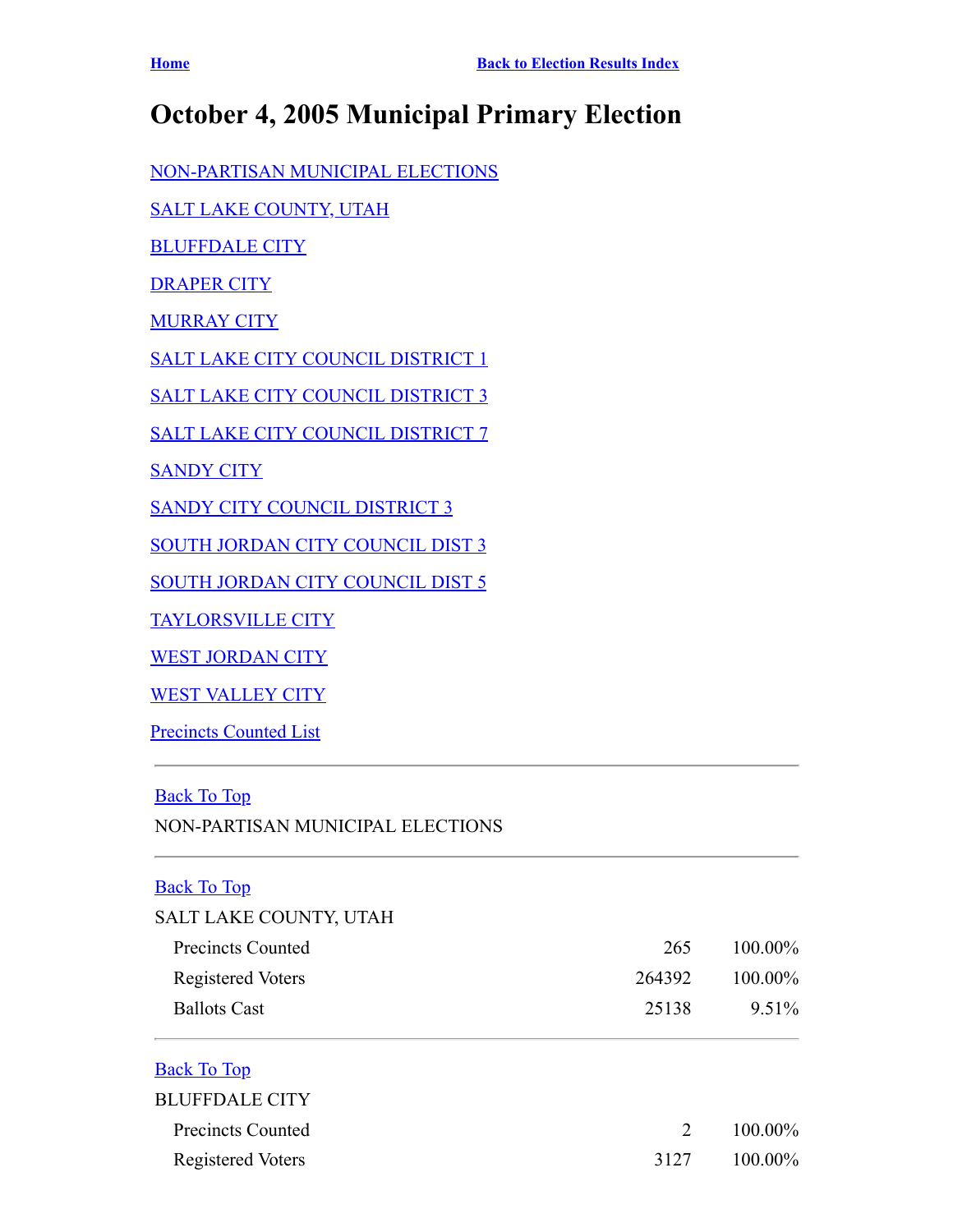<span id="page-1-1"></span><span id="page-1-0"></span>

| <b>Ballots Cast</b>                    | 1158  | 37.03%  |
|----------------------------------------|-------|---------|
| <b>BLUFFDALE CITY MAYOR</b>            |       |         |
| <b>CLAUDIA ANDERSON</b>                | 590   | 51.66%  |
| <b>LAURIE ANN MAXFIELD</b>             | 196   | 17.16%  |
| <b>WAYNE MOSS MORTIMER</b>             | 252   | 22.07%  |
| MICHAEL "MIKE" WAYNE WARDLE            | 104   | 9.11%   |
| <b>BLUFFDALE CITY COUNCIL AT-LARGE</b> |       |         |
| Vote For 2                             |       |         |
| <b>J. LEE BERTOCH</b>                  | 154   | 7.22%   |
| <b>MORRIS RUEL CLARK</b>               | 319   | 14.96%  |
| <b>NANCY LORD</b>                      | 693   | 32.49%  |
| <b>BILL MAXWELL</b>                    | 672   | 31.50%  |
| <b>JOHN C ROBERTS JR</b>               | 295   | 13.83%  |
| <b>Back To Top</b>                     |       |         |
| <b>DRAPER CITY</b>                     |       |         |
| <b>Precincts Counted</b>               | 10    | 100.00% |
| <b>Registered Voters</b>               | 16011 | 100.00% |
| <b>Ballots Cast</b>                    | 1000  | 6.25%   |
| DRAPER CITY COUNCIL AT-LARGE           |       |         |
| Vote For 2                             |       |         |
| <b>GERALD L. ALLRED</b>                | 225   | 12.55%  |
| <b>STEPHANIE G. DAVIS</b>              | 314   | 17.51%  |
| <b>LAMONT SMITH</b>                    | 442   | 24.65%  |
| JEFF STENQUIST                         | 363   | 20.25%  |
| <b>TROY K. WALKER</b>                  | 449   | 25.04%  |
| <b>Back To Top</b>                     |       |         |
| <b>MURRAY CITY</b>                     |       |         |
| <b>Precincts Counted</b>               | 30    | 100.00% |
| <b>Registered Voters</b>               | 27069 | 100.00% |
| <b>Ballots Cast</b>                    | 4509  | 16.66%  |
| <b>MURRAY CITY MAYOR</b>               |       |         |
| <b>CHAD BENNION</b>                    | 511   | 11.50%  |
|                                        |       |         |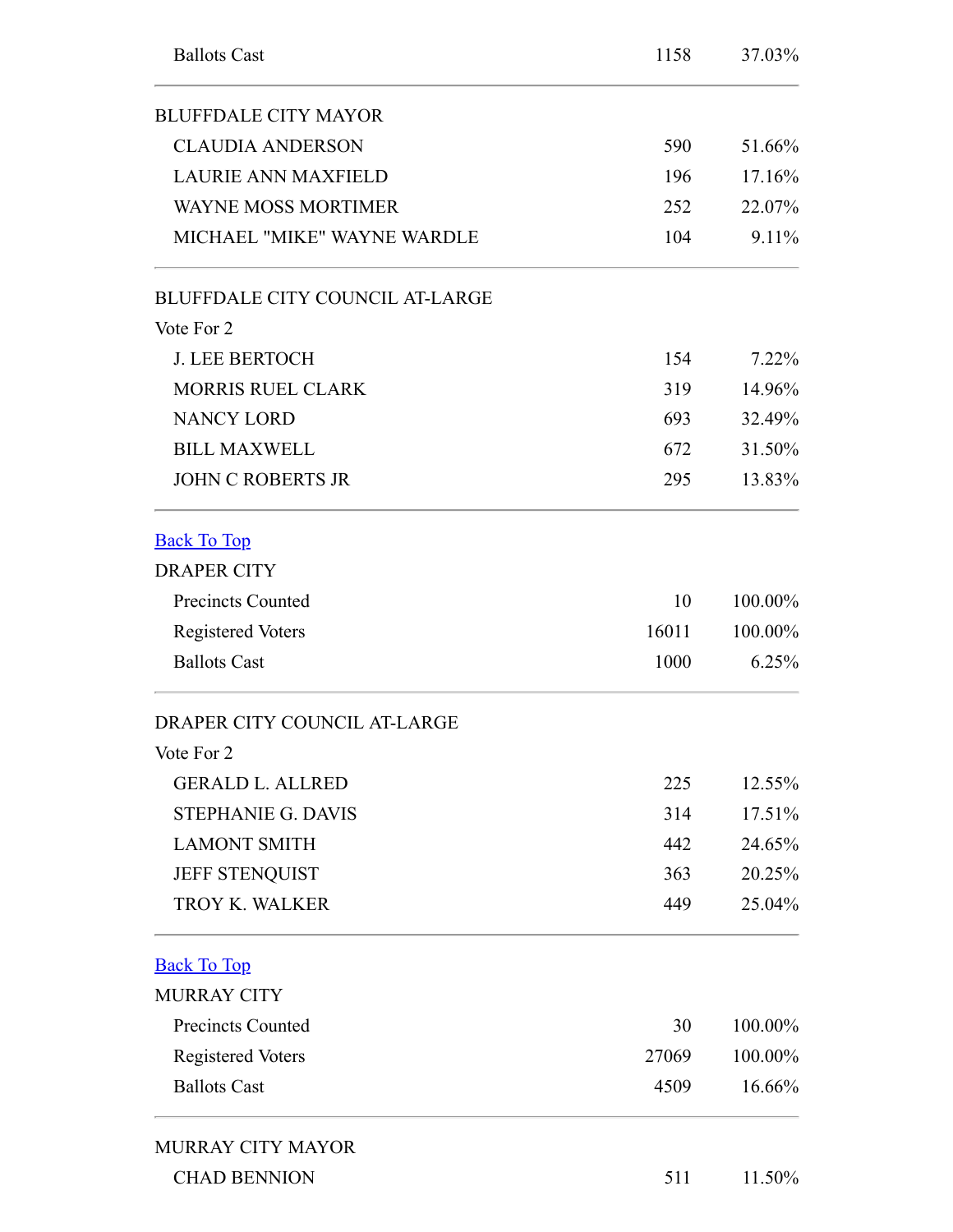<span id="page-2-2"></span><span id="page-2-1"></span><span id="page-2-0"></span>

| MICHAEL E. ROMERO                        | 437<br>2101<br>1394 | 9.84%<br>47.29%<br>31.38% |
|------------------------------------------|---------------------|---------------------------|
| <b>DANIEL C. SNARR</b>                   |                     |                           |
| DAVID A. WILDE                           |                     |                           |
| <b>Back To Top</b>                       |                     |                           |
| SALT LAKE CITY COUNCIL DISTRICT 1        |                     |                           |
| <b>Precincts Counted</b>                 | 12                  | 100.00%                   |
| <b>Registered Voters</b>                 | 9472                | 100.00%                   |
| <b>Ballots Cast</b>                      | 1326                | 14.00%                    |
| <b>SALT LAKE CITY COUNCIL DISTRICT 1</b> |                     |                           |
| <b>LESLIE BENNS</b>                      | 316                 | 24.01%                    |
| <b>CARLTON CHRISTENSEN</b>               | 871                 | 66.19%                    |
| F. JOSEPH IRISH                          | 19                  | $1.44\%$                  |
| <b>TERRY W. JESSOP</b>                   | 94                  | 7.14%                     |
| <b>ARNOLD M JONES</b>                    | 16                  | $1.22\%$                  |
| <b>Back To Top</b>                       |                     |                           |
| <b>SALT LAKE CITY COUNCIL DISTRICT 3</b> |                     |                           |
| <b>Precincts Counted</b>                 | 16                  | 100.00%                   |
| <b>Registered Voters</b>                 | 16219               | 100.00%                   |
| <b>Ballots Cast</b>                      | 1836                | 11.32%                    |
| SALT LAKE CITY COUNCIL DISTRICT 3        |                     |                           |
| <b>EDWARD JAMES AHO</b>                  | 30                  | $1.66\%$                  |
| <b>DEREK DYER</b>                        | 76                  | 4.19%                     |
| <b>JANNEKE HOUSE</b>                     | 540                 | 29.80%                    |
| <b>ERIC JERGENSEN</b>                    | 1166                | 64.35%                    |
| <b>Back To Top</b>                       |                     |                           |
| SALT LAKE CITY COUNCIL DISTRICT 7        |                     |                           |
| <b>Precincts Counted</b>                 | 19                  | 100.00%                   |
| <b>Registered Voters</b>                 | 15971               | 100.00%                   |
| <b>Ballots Cast</b>                      | 1374                | 8.60%                     |
| SALT LAKE CITY COUNCIL DISTRICT 7        |                     |                           |
| <b>MATT DALTON</b>                       | 240                 | 17.73%                    |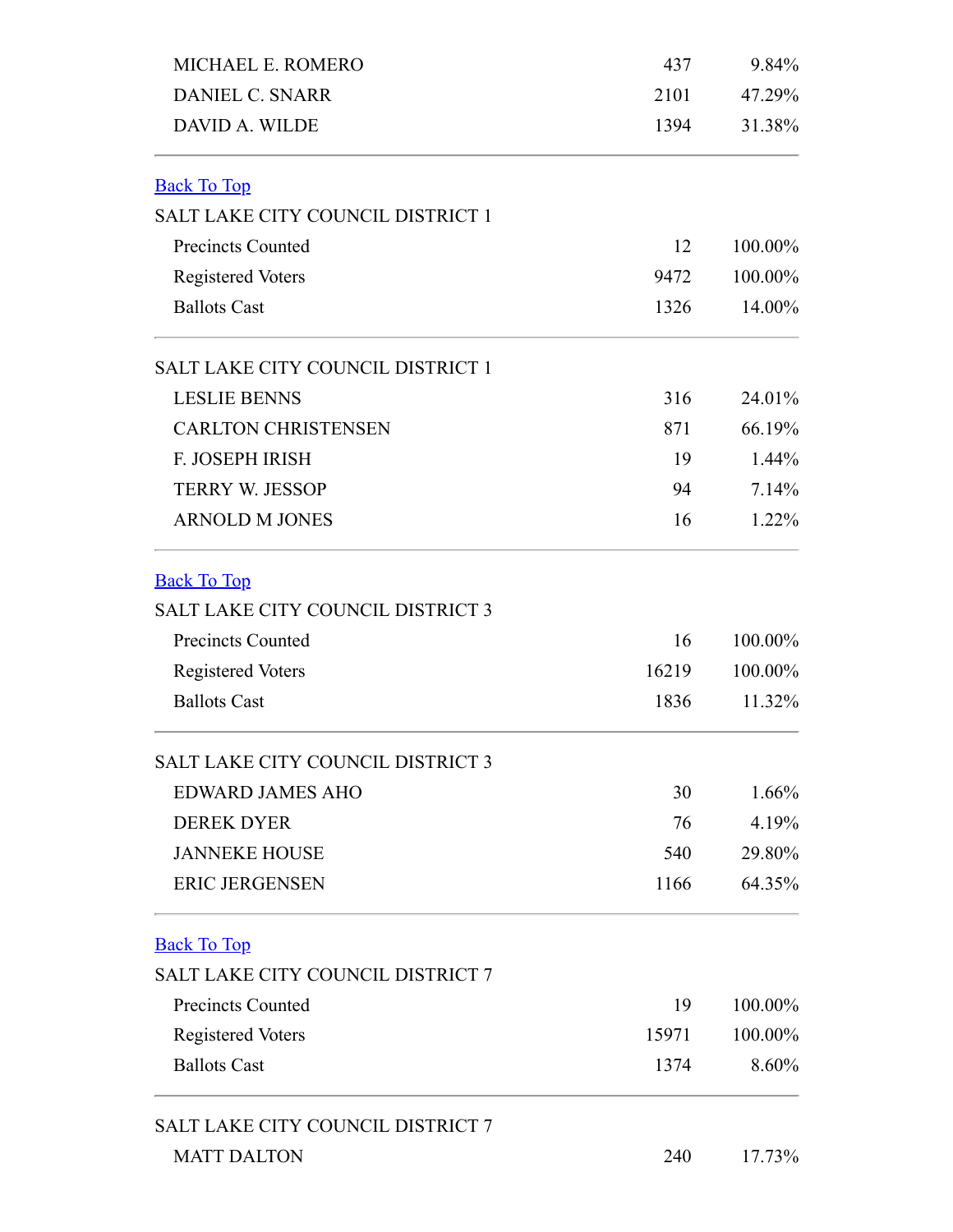<span id="page-3-2"></span><span id="page-3-1"></span><span id="page-3-0"></span>

| <b>AMY JORDAN</b>                                                                                                                                                                                                                                                                                                                                                                         | 130   | 9.60%   |
|-------------------------------------------------------------------------------------------------------------------------------------------------------------------------------------------------------------------------------------------------------------------------------------------------------------------------------------------------------------------------------------------|-------|---------|
| <b>GORDON O. POULSON</b>                                                                                                                                                                                                                                                                                                                                                                  | 286   | 21.12%  |
| <b>GARY A. RIEHLE</b>                                                                                                                                                                                                                                                                                                                                                                     | 20    | 1.48%   |
| <b>SOREN D. SIMONSEN</b>                                                                                                                                                                                                                                                                                                                                                                  | 395   | 29.17%  |
| <b>DANNY WALZ</b><br><b>Precincts Counted</b><br><b>Registered Voters</b><br><b>Ballots Cast</b><br><b>TOM DOLAN</b><br><b>GARY T. FORBUSH</b><br><b>S. DRAKE MEYER</b><br><b>SYLVIA SKINNER ANDERSEN</b><br><b>MAX BURDICK</b><br><b>DANICA NELSON</b><br><b>STEVE SMITH</b><br><b>Precincts Counted</b><br><b>Registered Voters</b><br><b>Ballots Cast</b><br><b>BRYANT F. ANDERSON</b> | 283   | 20.90%  |
| <b>Back To Top</b>                                                                                                                                                                                                                                                                                                                                                                        |       |         |
| <b>SANDY CITY</b>                                                                                                                                                                                                                                                                                                                                                                         |       |         |
|                                                                                                                                                                                                                                                                                                                                                                                           | 55    | 100.00% |
|                                                                                                                                                                                                                                                                                                                                                                                           | 51922 | 100.00% |
|                                                                                                                                                                                                                                                                                                                                                                                           | 5161  | 9.94%   |
| <b>SANDY CITY MAYOR</b>                                                                                                                                                                                                                                                                                                                                                                   |       |         |
|                                                                                                                                                                                                                                                                                                                                                                                           | 2737  | 53.65%  |
|                                                                                                                                                                                                                                                                                                                                                                                           | 2030  | 39.79%  |
|                                                                                                                                                                                                                                                                                                                                                                                           | 335   | 6.57%   |
| <b>SANDY CITY COUNCIL AT-LARGE</b>                                                                                                                                                                                                                                                                                                                                                        |       |         |
|                                                                                                                                                                                                                                                                                                                                                                                           | 770   | 16.05%  |
|                                                                                                                                                                                                                                                                                                                                                                                           | 1489  | 31.03%  |
|                                                                                                                                                                                                                                                                                                                                                                                           | 696   | 14.50%  |
|                                                                                                                                                                                                                                                                                                                                                                                           | 1844  | 38.42%  |
| <b>Back To Top</b>                                                                                                                                                                                                                                                                                                                                                                        |       |         |
| SANDY CITY COUNCIL DISTRICT 3                                                                                                                                                                                                                                                                                                                                                             |       |         |
|                                                                                                                                                                                                                                                                                                                                                                                           | 14    | 100.00% |
|                                                                                                                                                                                                                                                                                                                                                                                           | 14259 | 100.00% |
|                                                                                                                                                                                                                                                                                                                                                                                           | 1546  | 10.84%  |
| SANDY CITY COUNCIL DISTRICT 3                                                                                                                                                                                                                                                                                                                                                             |       |         |
|                                                                                                                                                                                                                                                                                                                                                                                           | 834   | 56.62%  |
| <b>BRIGITTE DAWSON</b>                                                                                                                                                                                                                                                                                                                                                                    | 506   | 34.35%  |
| <b>DAN J DEUEL</b>                                                                                                                                                                                                                                                                                                                                                                        | 133   | 9.03%   |
| <b>Back To Top</b>                                                                                                                                                                                                                                                                                                                                                                        |       |         |
| SOUTH JORDAN CITY COUNCIL DIST 3                                                                                                                                                                                                                                                                                                                                                          |       |         |
| <b>Precincts Counted</b>                                                                                                                                                                                                                                                                                                                                                                  | 4     | 100.00% |
| <b>Registered Voters</b>                                                                                                                                                                                                                                                                                                                                                                  | 6185  | 100.00% |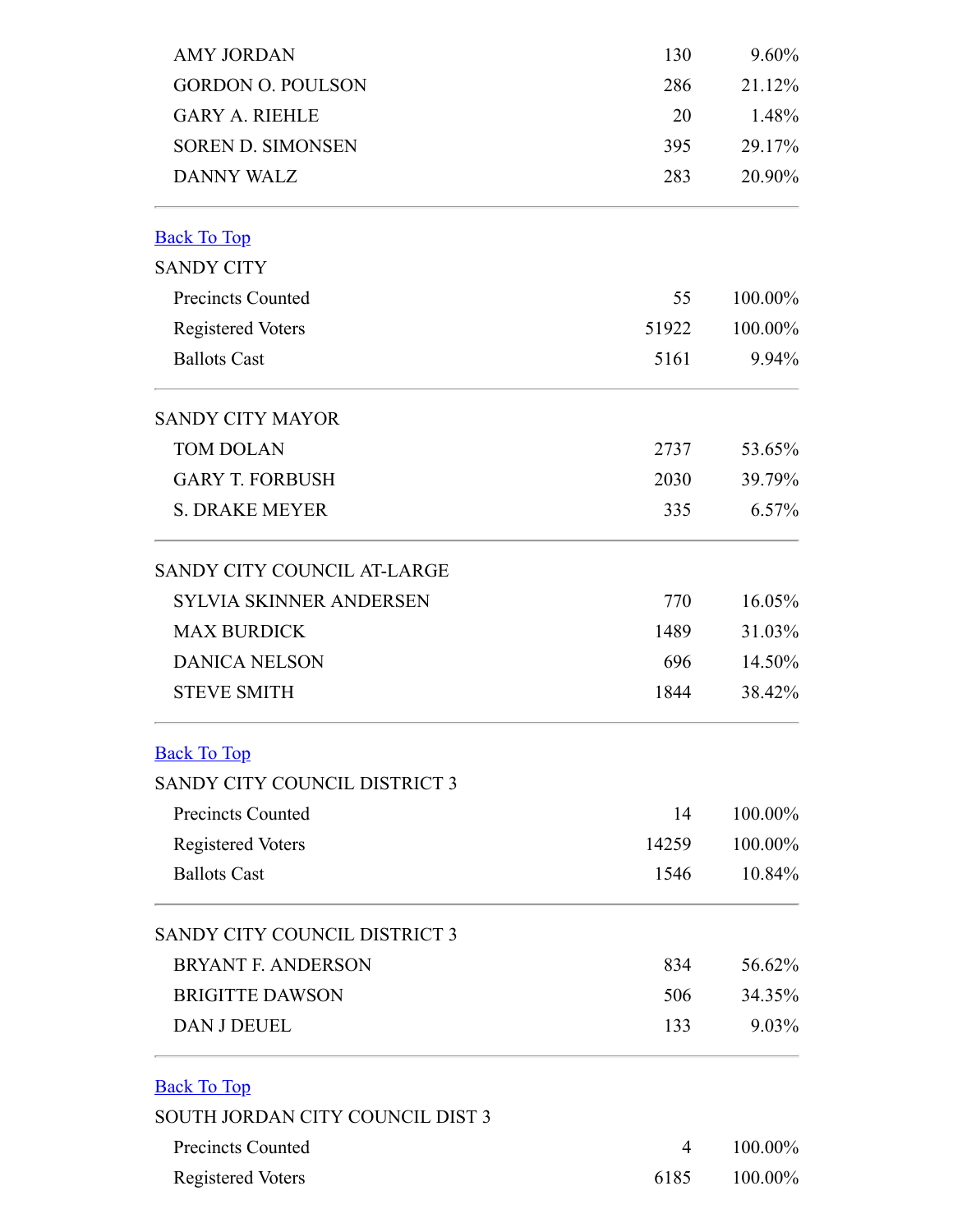<span id="page-4-0"></span>

| <b>Ballots Cast</b>              | 417   | 6.74%   |
|----------------------------------|-------|---------|
| SOUTH JORDAN CITY COUNCIL DIST 3 |       |         |
| <b>LINDA AUGER</b>               | 85    | 20.73%  |
| <b>BRIAN C. BUTTERS</b>          | 145   | 35.37%  |
| <b>DREW CHAMBERLAIN</b>          | 31    | 7.56%   |
| <b>LORI M. HARDING</b>           | 45    | 10.98%  |
| <b>JOHN C. HEATH</b>             | 18    | 4.39%   |
| RONALD G. HOLT SR.               | 10    | 2.44%   |
| MICHAEL K. NILSON                | 70    | 17.07%  |
| <b>MIKE SZLACHETKA</b>           | 6     | 1.46%   |
| <b>Back To Top</b>               |       |         |
| SOUTH JORDAN CITY COUNCIL DIST 5 |       |         |
| <b>Precincts Counted</b>         | 3     | 100.00% |
| <b>Registered Voters</b>         | 3013  | 100.00% |
| <b>Ballots Cast</b>              | 343   | 11.38%  |
| SOUTH JORDAN CITY COUNCIL DIST 5 |       |         |
| <b>LAMAR A. MABEY</b>            | 72    | 21.24%  |
| <b>LARRY SHORT</b>               | 128   | 37.76%  |
| <b>MARK T. WOOLLEY</b>           | 139   | 41.00%  |
| <b>Back To Top</b>               |       |         |
| <b>TAYLORSVILLE CITY</b>         |       |         |
| <b>Precincts Counted</b>         | 27    | 100.00% |
| <b>Registered Voters</b>         | 29121 | 100.00% |
| <b>Ballots Cast</b>              | 1860  | 6.39%   |
| <b>TAYLORSVILLE CITY MAYOR</b>   |       |         |
| <b>ROGER 'K' BELGARD</b>         | 53    | 2.93%   |
| RICHARD TANNER MORLEY            | 330   | 18.24%  |
| <b>DAVID MOURITSEN</b>           | 139   | 7.68%   |
| <b>RUSS WALL</b>                 | 1287  | 71.14%  |

<span id="page-4-2"></span><span id="page-4-1"></span>[Back To Top](#page-0-0)

WEST JORDAN CITY